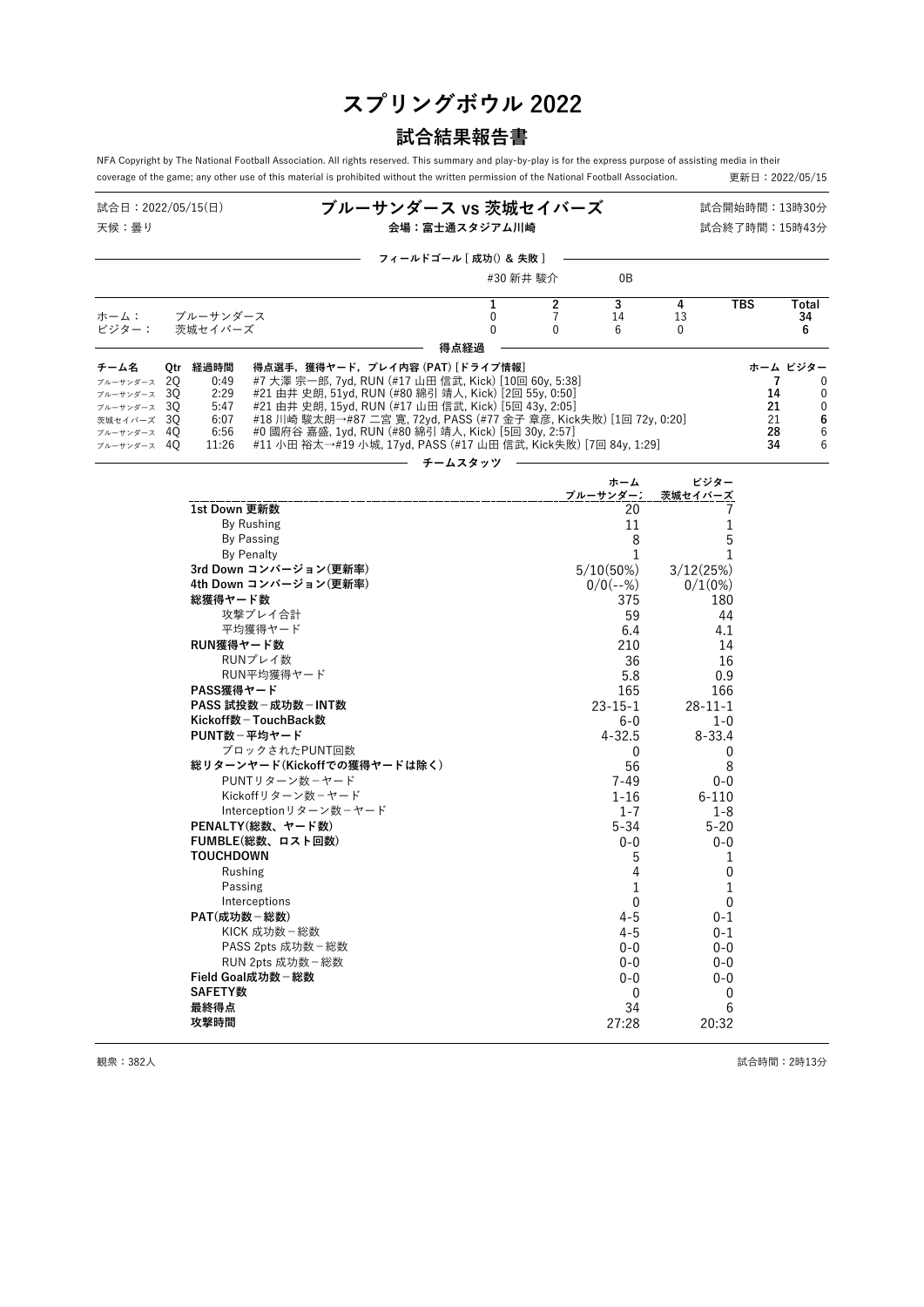**2022/05/15(日) 会場:富士通スタジアム川崎**

# **個人スタッツ**

| <b>RUSHING</b><br>ATT YDS AVG<br>LG<br>TD<br><b>RUSHING</b><br>ATT YDS AVG                                                                                               |                                   |
|--------------------------------------------------------------------------------------------------------------------------------------------------------------------------|-----------------------------------|
|                                                                                                                                                                          | LG<br>TD                          |
| $\overline{c}$<br>12<br>114<br>9.5<br>51<br>#8<br>三浦 健太郎<br>28<br>7.0<br>#21 由井 史朗<br>4                                                                                  | 17<br>$\mathbf{0}$                |
| 9<br>#15 新井駿介<br>#28 石井 恭平<br>10<br>55<br>5.5<br>17<br>0<br>15<br>1.7                                                                                                    | $\mathbf 0$<br>7                  |
| 42<br>4.2<br>#40 瀬川 将意<br>$-2$<br>$-2.0$<br>國府谷 嘉盛<br>10<br>9<br>1<br>1<br>#0                                                                                            | $\mathbf 0$<br>$\mathbf{0}$       |
| $\overline{7}$<br>大澤 宗一郎<br>3<br>4<br>1.3<br>$\mathbf{1}$<br>[TEAM]<br>2<br>$-27 - 13.5$<br>#7                                                                           | $\mathbf{0}$<br>$\mathbf{0}$      |
| $\mathbf{1}$<br>$-5.0$<br>[TEAM]<br>-5<br>0<br>0<br>4                                                                                                                    | $\mathbf{0}$                      |
| 36<br>210<br>5.8<br>51<br>16<br>14<br>0.9<br>Total<br>Total                                                                                                              | 17                                |
| <b>PASSING</b><br>ATT CMP YDS<br><b>YDS</b><br>LG<br>INT<br>RT<br><b>PASSING</b><br>ATT CMP<br>TD<br>TD<br>LG                                                            | INT<br>RT                         |
| 122<br>$\overline{33}$<br>$\overline{72}$<br>#11 小田裕太<br>17<br>11<br>$\mathbf{0}$<br>105.5<br>#18 川崎 駿太朗<br>19<br>9<br>136<br>1<br>1                                     | 67.0<br>$\mathbf{1}$              |
| $\overline{c}$<br>6<br>9<br>#7 大澤 宗一郎<br>4<br>43<br>0<br>21<br>$\mathbf{1}$<br>47.9<br>#8 三浦 健太郎<br>30<br>$\mathbf 0$<br>27                                              | 0<br>41.0                         |
| 23<br>15<br>165<br>$\mathbf{1}$<br>33<br>$\mathbf{1}$<br>82.7<br>28<br>11<br>166<br>$\mathbf{1}$<br>72<br>Total<br>Total                                                 | $\mathbf{1}$<br>56.5              |
| <b>PASS RECEIVING</b><br>REC YDS AVG<br>LG<br>TD<br><b>PASS RECEIVING</b><br><b>REC YDS AVG</b>                                                                          | LG<br>TD                          |
| $\overline{3}$<br>42<br>14.0<br>$\overline{0}$<br>#87 二宮寛<br>$\overline{2}$<br>93<br>46.5<br>表谷 健斗<br>33<br>#84                                                          | $\overline{72}$<br>$\overline{1}$ |
| 5<br>$\overline{c}$<br>#14 坂本 憲亮<br>33<br>6.6<br>8<br>$\mathbf{0}$<br>#89 小松﨑 英暉<br>34<br>17.0                                                                           | $\mathbf{0}$<br>27                |
| $\overline{2}$<br>朝山 祐人<br>27<br>13.5<br>21<br>0<br>#4<br>星野 祐輝<br>1<br>15<br>15.0<br>#4                                                                                 | $\mathbf 0$<br>15                 |
| 17.0<br>17<br>#11 金城 和晃<br>7<br>7.0<br>#19 小城<br>1<br>17<br>1<br>1                                                                                                       | 0<br>7                            |
| 2<br>#17 山田信武<br>1<br>16<br>16.0<br>$\mathbf{0}$<br>#15 米内健祐<br>7<br>3.5<br>16                                                                                           | $\mathbf 0$<br>4                  |
| $\mathbf{1}$<br>14.0<br>5<br>#0<br>國府谷 嘉盛<br>14<br>14<br>0<br>#17 玉井 創平<br>1<br>5.0                                                                                      | 5<br>$\mathbf 0$                  |
| $\overline{2}$<br>5<br>2.5<br>#15 新井駿介<br>8<br>8.0<br>8<br>$\mathbf{0}$<br>#83 大塚 一憲<br>1                                                                                | $\mathbf{0}$<br>4                 |
| #18 原 和也<br>1<br>8<br>8.0<br>8<br>0                                                                                                                                      |                                   |
| 15<br>$\mathbf{1}$<br>Total<br>165<br>11.0<br>33<br>Total<br>11<br>166<br>15.1                                                                                           | 72<br>1                           |
| <b>INTERCEPTIONS</b><br>ΝO<br>YDS AVG<br>LG<br>TD<br><b>INTERCEPTIONS</b><br>ΝO<br><b>YDS</b><br>AVG                                                                     | LG<br>TD                          |
| #32 岩井 崇秀<br>$\mathbf{1}$<br>7<br>7.0<br>$\overline{7}$<br>$\mathbf{0}$<br>#2<br>篠原 慶<br>$\mathbf{1}$<br>8<br>8.0                                                        | $\overline{0}$<br>8               |
| 7.0<br>$\overline{7}$<br>$\mathbf{0}$<br>8<br>$\mathbf{1}$<br>7<br>$\mathbf{1}$<br>8.0<br>Total<br>Total                                                                 | 8<br>$\mathbf{0}$                 |
|                                                                                                                                                                          |                                   |
| <b>PUNTING</b><br>NO YDS AVG NET<br><b>PUNTING</b><br><b>TB IN20</b><br>LG<br>NO YDS AVG NET<br><b>TB IN20</b>                                                           | LG                                |
| #80 綿引 靖人<br>35.0<br>37<br>$\overline{c}$<br>70<br>70<br>$\mathbf 0$<br>$\mathbf 0$<br>#46 阿部 晃治<br>267<br>33.4<br>218<br>$\Omega$<br>8                                  | 46<br>$\mathbf{1}$                |
| $\overline{c}$<br>30.0<br>$\mathbf 0$<br>34<br>#17 山田信武<br>60<br>60<br>0                                                                                                 |                                   |
| 43.3<br>37<br>4<br>130<br>130<br>$\mathbf{0}$<br>0<br>267<br>33.4<br>218<br>$\mathbf{0}$<br>Total<br>Total<br>8                                                          | 1<br>46                           |
| <b>PUNT RETURNS</b><br>AVG<br><b>PUNT RETURNS</b><br>NO YDS<br>FC<br>TD<br>NO YDS AVG<br>FC<br>LG                                                                        | TD<br>LG                          |
| #31 石田和也<br>5<br>43<br>$\mathbf{0}$<br>19<br>$\mathbf{0}$<br>8.6                                                                                                         |                                   |
| $\overline{c}$<br>#1 坂本 龍亮<br>6<br>6.0<br>1<br>6<br>0                                                                                                                    |                                   |
| 7<br>49<br>8.2<br>1<br>19<br>$\mathbf{0}$<br>0<br>0.0<br>$\mathbf{0}$<br>Total<br>Total<br>$\mathbf{0}$                                                                  | 0<br>$\mathbf 0$                  |
|                                                                                                                                                                          |                                   |
| NO YDS<br>AVG<br>FC<br><b>KICKOFF RETURNS</b><br>NO YDS AVG<br><b>KICKOFF RETURNS</b><br>LG<br>TD<br>FC                                                                  | TD<br>LG                          |
| 55<br>18.3<br>#19 小城<br>1<br>16<br>16.0<br>$\mathbf{0}$<br>16<br>$\mathbf{0}$<br>#11 金城 和晃<br>3<br>$\mathbf{0}$                                                          | $\overline{20}$<br>$\overline{0}$ |
| #28 石井 恭平<br>3<br>55<br>18.3<br>$\mathbf{0}$                                                                                                                             | 24<br>$\mathbf{0}$                |
| 110<br>18.3<br>Total<br>1<br>16<br>16.0<br>0<br>16<br>0<br>Total<br>6<br>$\mathbf{0}$                                                                                    | 24<br>$\mathbf 0$                 |
| その他 RETURNS<br>NO YDS AVG<br>FC<br>TD<br>その他 RETURNS<br>NO YDS AVG<br>FC<br>LG                                                                                           | LG<br>TD                          |
| Total<br>$\overline{0}$<br>$\overline{0}$<br>0.0<br>$\overline{0}$<br>$\overline{0}$<br>$\overline{0}$<br>$\overline{0}$<br>0.0<br>$\mathbf{0}$<br>Total<br>$\mathbf{0}$ | $\overline{0}$<br>$\overline{0}$  |
|                                                                                                                                                                          |                                   |
| ブルーサンダース                                                                                                                                                                 |                                   |
| <b>FUMBLES</b><br>FUM LOST OWN-REC YDS<br>TD<br><b>FORCED</b><br>OPP-REC YDS<br>TD<br><b>OUT-BDS</b>                                                                     |                                   |
| $\Omega$<br>$\Omega$<br>Total<br>$\Omega$<br>U<br>$\Omega$<br>$\Omega$<br>$\Omega$<br>$\Omega$                                                                           |                                   |
| 茨城セイバーズ                                                                                                                                                                  |                                   |
| <b>FORCED</b><br>OPP-REC YDS<br><b>FUMBLES</b><br>FUM LOST OWN-REC YDS<br>TD<br>TD<br>OUT-BDS                                                                            |                                   |
| Total<br>$\mathbf{0}$<br>$\mathbf{0}$<br>$\Omega$<br>$\mathbf{0}$<br>$\Omega$<br>$\mathbf{0}$<br>$\mathbf{0}$<br>$\Omega$<br>0<br>$\Omega$                               |                                   |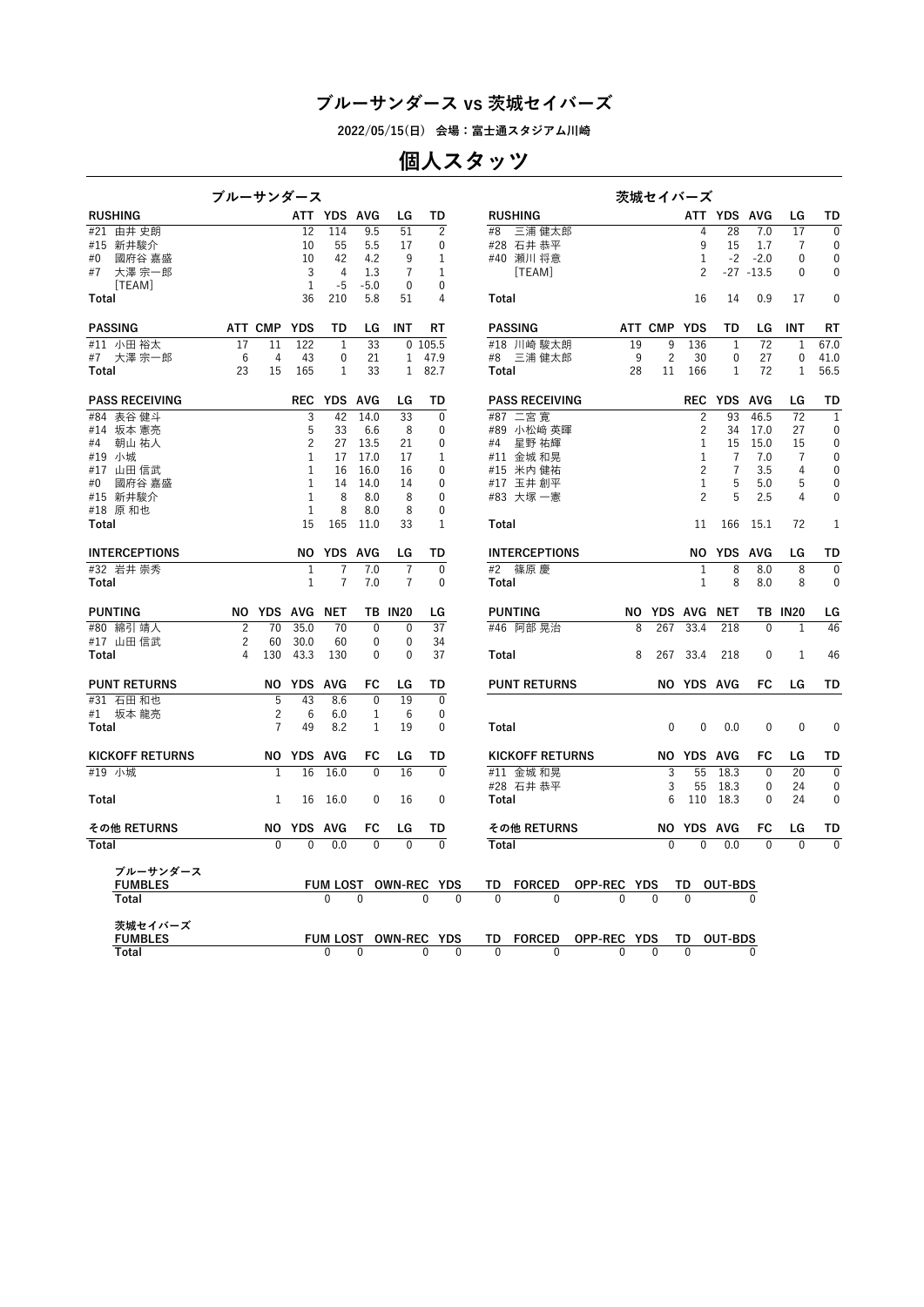**2022/05/15(日) 会場:富士通スタジアム川崎**

# **ドライブチャート**

|               | ブルーサンダース      |                    |              |                          |                               |           |             |              |              |             |                       |                 |
|---------------|---------------|--------------------|--------------|--------------------------|-------------------------------|-----------|-------------|--------------|--------------|-------------|-----------------------|-----------------|
| #<br>Q        | Time<br>Start | Time<br><b>END</b> | Time<br>Poss | <b>Start</b><br>攻守交代時プレイ | <b>Start</b><br><b>BallOn</b> | #<br>Play | Yds<br>Gain | Yds<br>Pen   | Yds<br>Total | 1st<br>Down | Last<br><b>BallOn</b> | End<br>攻守交代時プレイ |
| 1             | 12:00         | 8:28               | 3:32         | Kickoff                  | <b>BS 25</b>                  | 6         | 37          | 0            | 37           | 2           | SV 38                 | Punt            |
| 1             | 4:49          | 11:11              | 5:38         | Punt                     | <b>BS40</b>                   | 10        | 60          | $\mathbf{0}$ | 60           | 4           | BS 0                  | TouchDown       |
| $\mathcal{P}$ | 9:14          | 5:48               | 3:26         | Punt                     | <b>BS44</b>                   | 6         | 15          | $\mathbf{0}$ | 15           | 1           | SV 41                 | Punt            |
| 2             | 2:19          | 1:18               | 1:01         | Punt                     | <b>BS 34</b>                  | 3         | 0           | 0            | 0            | 0           | <b>BS 34</b>          | Punt            |
| 2             | 0:18          | 0:00               | 0:18         | 4th Down $\times$        | <b>BS32</b>                   | 2         | 11          | 0            | 11           | 1           | <b>BS43</b>           | 20終了            |
| 3             | 10:21         | 9:31               | 0:50         | Punt                     | <b>BS45</b>                   | 2         | 55          | 0            | 55           | 1           | BS 0                  | TouchDown       |
| 3             | 8:18          | 6:13               | 2:05         | Punt                     | SV 43                         | 5         | 43          | $\Omega$     | 43           | 3           | BS 0                  | TouchDown       |
| 3             | 5:53          | 2:45               | 3:08         | Kickoff                  | <b>BS 29</b>                  | 5         | 8           | 15           | 23           | 1           | SV 48                 | Interception    |
| 3             | 1:02          | 10:08              | 2:54         | Punt                     | <b>BS32</b>                   | 7         | 32          | 0            | 32           | 2           | SV 36                 | Punt            |
| 4             | 8:01          | 5:04               | 2:57         | Punt                     | SV 30                         | 5         | 35          | $-5$         | 30           | 1           | BS 0                  | TouchDown       |
| 4             | 2:03          | 0:34               | 1:29         | Punt                     | <b>BS16</b>                   | 7         | 84          | $\mathbf{0}$ | 84           | 4           | SV <sub>0</sub>       | TouchDown       |
| 4             | 0:10          | 0:00               | 0:10         | Interception             | <b>BS32</b>                   | 1         | $-5$        | 0            | -5           | 0           | <b>BS 27</b>          | 試合終了            |
|               |               |                    |              |                          |                               |           |             |              |              |             |                       |                 |

#### **茨城セイバーズ**

| #<br>Q | Time<br>Start | Time<br><b>END</b> | Time<br>Poss | <b>Start</b><br>攻守交代時プレイ | <b>Start</b><br><b>BallOn</b> | #<br>Play | Yds<br>Gain | Yds<br>Pen   | Yds<br>Total | 1st<br>Down | Last<br><b>BallOn</b> | End<br>攻守交代時プレイ   |
|--------|---------------|--------------------|--------------|--------------------------|-------------------------------|-----------|-------------|--------------|--------------|-------------|-----------------------|-------------------|
|        | 8:28          | 4:49               | 3:39         | Punt                     | SV 12                         | 6         | 19          | 0            | 19           |             | SV 31                 | Punt              |
| 2      | 11:11         | 9:14               | 1:57         | Kickoff                  | SV 35                         | 3         | 4           | $\Omega$     | 4            | 0           | SV 39                 | Punt              |
| 2      | 5:48          | 2:19               | 3:29         | Punt                     | SV <sub>4</sub>               | 9         | 33          | 5            | 38           | 2           | SV 42                 | Punt              |
| 2      | 1:18          | 0:18               | 1:00         | Punt                     | SV 32                         | 6         | 41          | -5           | 36           |             | <b>BS32</b>           | 4th Down $\times$ |
| 3      | 12:00         | 10:21              | 1:39         | Kickoff                  | SV 25                         | 3         | 5           | $\Omega$     | 5            | 0           | SV 30                 | Punt              |
| 3      | 9:31          | 8:18               | 1:13         | Kickoff                  | SV 26                         | 3         | $-6$        | 0            | $-6$         | 0           | SV 20                 | Punt              |
| 3      | 6:13          | 5:53               | 0:20         | Kickoff                  | <b>SV 28</b>                  |           | 72          | $\mathbf{0}$ | 72           |             | BS 0                  | TouchDown         |
| 3      | 2:45          | 1:02               | 1:43         | Interception             | SV 43                         | 3         | $-19$       | $\mathbf{0}$ | $-19$        | 0           | SV 24                 | Punt              |
| 4      | 10:08         | 8:01               | 2:07         | Punt                     | SV3                           | 3         | 8           | $\mathbf{0}$ | 8            | 0           | SV 11                 | Punt              |
| 4      | 5:04          | 2:03               | 3:01         | Kickoff                  | SV 24                         | 5         | 23          | 0            | 23           |             | <b>SV 47</b>          | Punt              |
| 4      | 0:34          | 0:10               | 0:24         | Kickoff                  | SV 33                         | 2         | 0           | 14           | 14           |             | SV 47                 | Interception      |
|        |               |                    |              |                          |                               |           |             |              |              |             |                       |                   |

| 攻撃時間    |               | 1st  | 2nd  | 3rd  | 4th  | Total |
|---------|---------------|------|------|------|------|-------|
|         | Home ブルーサンダース | 8:21 | 5:34 | 7:05 | 6:28 | 27:28 |
| Visitor | 茨城セイバーズ       | 3:39 | 6:26 | 4:55 | 5:32 | 20:32 |
|         |               |      |      |      |      |       |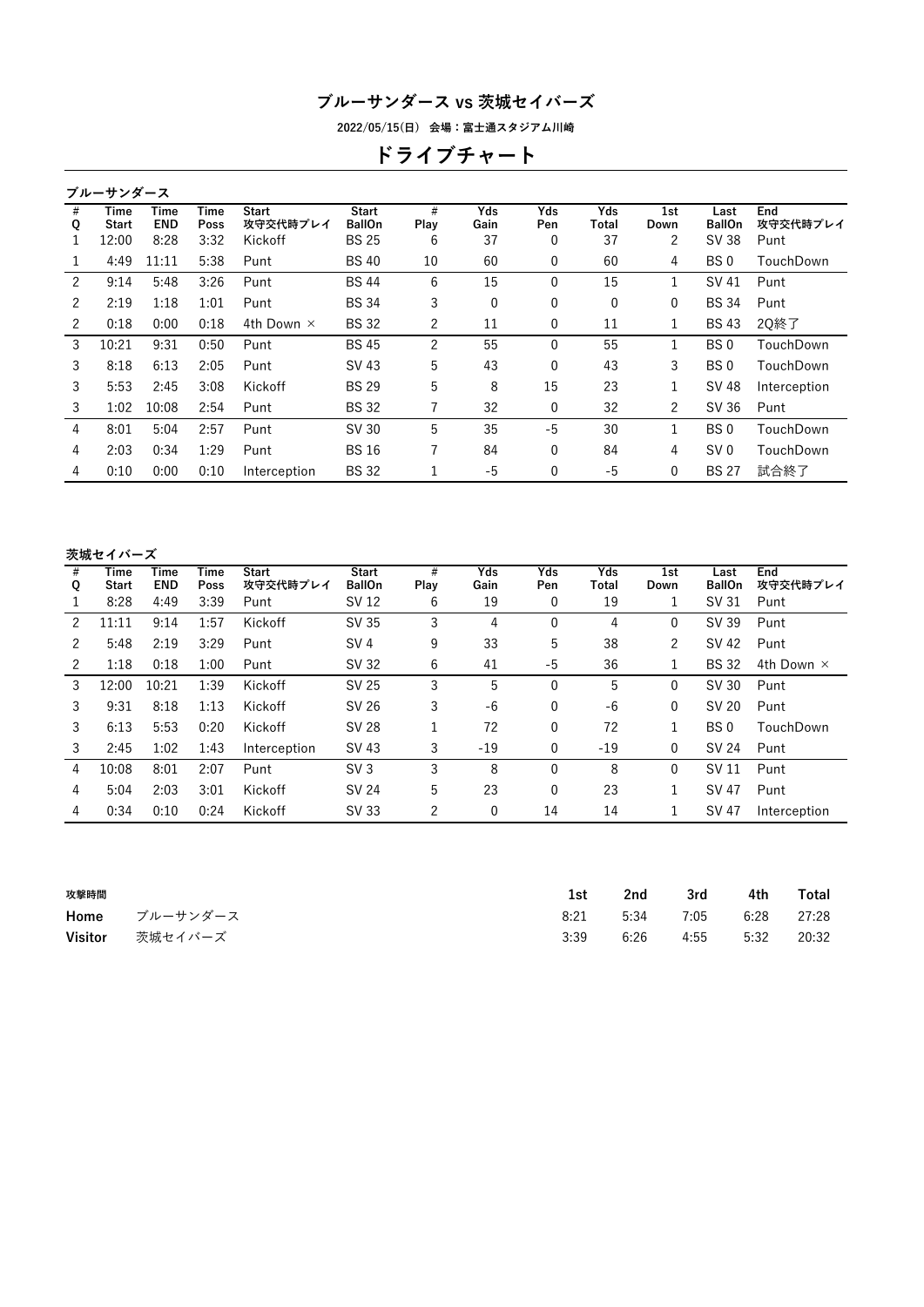**2022/05/15(日) 会場:富士通スタジアム川崎**

## **守備スタッツ**

#### **ブルーサンダース**

|       |       | <b>TKL</b>     | <b>ASK</b>  | COMB |     | SK / YDS | TFL /YDS      |                | INT          | PD           | FF           | FR          |
|-------|-------|----------------|-------------|------|-----|----------|---------------|----------------|--------------|--------------|--------------|-------------|
| #55   | 小林 司  | 3              | 1           | 3.5  | 0.0 | 0.0      | 0             | $\mathbf 0$    | $\mathbf 0$  | $\mathbf 0$  | $\mathbf 0$  | $\mathbf 0$ |
| #1    | 坂本 龍亮 | $\overline{2}$ | $\mathbf 0$ | 2.0  | 0.0 | 0.0      | 0             | 0              | 0            | 0            | $\mathbf 0$  | $\mathbf 0$ |
| #5    | 小林 嘉一 | $\overline{2}$ | $\mathbf 0$ | 2.0  | 0.0 | 0.0      | $\mathbf{0}$  | $\mathbf 0$    | 0            | $\mathbf{1}$ | $\mathbf 0$  | $\mathbf 0$ |
| #31   | 石田 和也 | 2              | 0           | 2.0  | 0.0 | 0.0      | 1             | $\overline{c}$ | 0            | 0            | $\pmb{0}$    | 0           |
| #90   | 月岡 裕哉 | $\overline{c}$ | $\mathbf 0$ | 2.0  | 0.0 | 0.0      | $\mathcal{P}$ | 10             | 0            | 0            | $\mathbf 0$  | $\mathbf 0$ |
| #20   | 瀬口 晃司 |                | 1           | 1.5  | 0.0 | 0.0      | 0             | $\mathbf 0$    | 0            | 0            | $\mathbf 0$  | $\mathbf 0$ |
| #23   | 市原 広騎 |                | 1           | 1.5  | 0.0 | 0.0      | 0             | 0              | $\mathbf{0}$ | $\mathbf{0}$ | $\mathbf 0$  | $\mathbf 0$ |
| #27   | 三島木 蓮 | 0              | 2           | 1.0  | 0.0 | 0.0      | 0             | 0              | 0            | 0            | $\mathbf 0$  | 0           |
| #30   | 新井 駿介 |                | $\mathbf 0$ | 1.0  | 0.0 | 0.0      | 0             | $\mathbf{0}$   | $\mathbf{0}$ | 0            | $\mathbf{0}$ | $\bf{0}$    |
| #32   | 岩井 崇秀 |                | $\mathbf 0$ | 1.0  | 0.0 | 0.0      | $\Omega$      | 0              | 1            | 0            | $\mathbf 0$  | 0           |
| #33   | 作田 拓矢 |                | 0           | 1.0  | 0.0 | 0.0      | 1             | 6              | 0            | 0            | $\mathbf 0$  | 0           |
| #50   | 相島 時景 |                | 0           | 1.0  | 0.0 | 0.0      | 0             | 0              | 0            | 0            | $\mathbf 0$  | 0           |
| #52   | 鬼塚 夢人 |                | 0           | 1.0  | 0.0 | 0.0      | 0             | $\mathbf 0$    | $\mathbf{0}$ | 0            | $\mathbf 0$  | $\mathbf 0$ |
| #68   | 大島 永心 |                | $\mathbf 0$ | 1.0  | 0.0 | 0.0      | 0             | $\mathbf 0$    | 0            | 0            | $\mathbf 0$  | $\mathbf 0$ |
| #97   | 藤村 恵吾 |                | 0           | 1.0  | 0.0 | 0.0      | 0             | 0              | $\mathbf{0}$ | 0            | 0            | 0           |
| #98   | 村田 康輔 | 0              | 1           | 0.5  | 0.0 | 0.0      | 0             | $\mathbf 0$    | $\mathbf 0$  | 1            | $\mathbf 0$  | 0           |
| Total |       | 20             | 6           | 23.0 | 0.0 | 0.0      | 4             | 18             | 1            | 2            | 0            | 0           |

 $TKL = Tackle$  AST = AsistTackle COMB = CombinedTackle SK = QB Sack TFL = Tackle For Loss **IN=Interception PD=Pass Defense FF=Forced Fumble FR=Fumble Recovery**

### **茨城セイバーズ**

|       |        | TKL            | <b>ASK</b>     | <b>COMB</b> |     | SK / YDS | TFL /YDS       |              | INT          | PD           | FF           | FR               |
|-------|--------|----------------|----------------|-------------|-----|----------|----------------|--------------|--------------|--------------|--------------|------------------|
| #33   | 岡田 直樹  | 4              | 2              | 5.0         | 0.0 | 0.0      | 0              | 0            | 0            | 1            | $\mathbf 0$  | $\mathbf 0$      |
| #52   | 西谷 俊輝  | 4              | $\mathbf{1}$   | 4.5         | 1.0 | 8.0      | $\overline{c}$ | 9            | 0            | 0            | 0            | 0                |
| #44   | 村田 朋之  | 2              | 3              | 3.5         | 0.0 | 0.0      | 0              | 0            | 0            | 0            | 0            | 0                |
| #27   | 行本 恵太  | 2              | 1              | 2.5         | 0.0 | 0.0      | $\mathbf 0$    | 0            | 0            | $\mathbf 0$  | 0            | 0                |
| #46   | 阿部 晃治  | 2              | 1              | 2.5         | 0.0 | 0.0      | $\overline{c}$ | 5            | $\mathbf 0$  | $\mathbf{0}$ | $\mathbf 0$  | $\mathbf 0$      |
| #2    | 篠原 慶   | $\overline{2}$ | $\mathbf 0$    | 2.0         | 0.0 | 0.0      | $\mathbf{0}$   | $\mathbf{0}$ | $\mathbf{1}$ | 0            | $\mathbf 0$  | 0                |
| #31   | 土屋 敏彦  | 2              | $\mathbf 0$    | 2.0         | 0.0 | 0.0      | $\mathbf{0}$   | $\mathbf{0}$ | 0            | 0            | $\mathbf 0$  | 0                |
| #45   | 山口 司   | 2              | 0              | 2.0         | 0.0 | 0.0      | 1              | 2            | 0            | $\mathbf 0$  | 0            | 0                |
| #51   | 冨田 瑞樹  | $\overline{c}$ | $\mathbf 0$    | 2.0         | 0.0 | 0.0      | $\mathbf{0}$   | $\mathbf{0}$ | $\mathbf{0}$ | $\mathbf{0}$ | $\mathbf{0}$ | $\mathbf 0$      |
| #59   | 佐藤 庄悟  |                | 2              | 2.0         | 0.0 | 0.0      | 0              | 0            | 0            | 0            | $\mathbf 0$  | 0                |
| #91   | 森本 励弥  |                | 1              | 1.5         | 0.0 | 0.0      | $\mathbf 0$    | 0            | 0            | 0            | $\mathbf 0$  | 0                |
| #9    | 近藤 秀則  | 0              | $\overline{c}$ | 1.0         | 0.0 | 0.0      | $\mathbf 0$    | 0            | 0            | $\mathbf 0$  | 0            | 0                |
| #89   | 小松崎 英暉 | 1              | $\mathbf 0$    | 1.0         | 0.0 | 0.0      | $\mathbf{0}$   | $\Omega$     | $\Omega$     | $\mathbf{0}$ | $\mathbf 0$  | $\boldsymbol{0}$ |
| #95   | 玉井 慎悟  |                | $\mathbf 0$    | 1.0         | 0.0 | 0.0      | $\mathbf{0}$   | $\mathbf{0}$ | 0            | 0            | $\mathbf{0}$ | 0                |
| #17   | 玉井 創平  | $\mathbf 0$    | 1              | 0.5         | 0.0 | 0.0      | 0              | 0            | 0            | 0            | 0            | 0                |
| Total |        | 26             | 14             | 33.0        | 1.0 | 8.0      | 5              | 16           | 1            | 1            | 0            | 0                |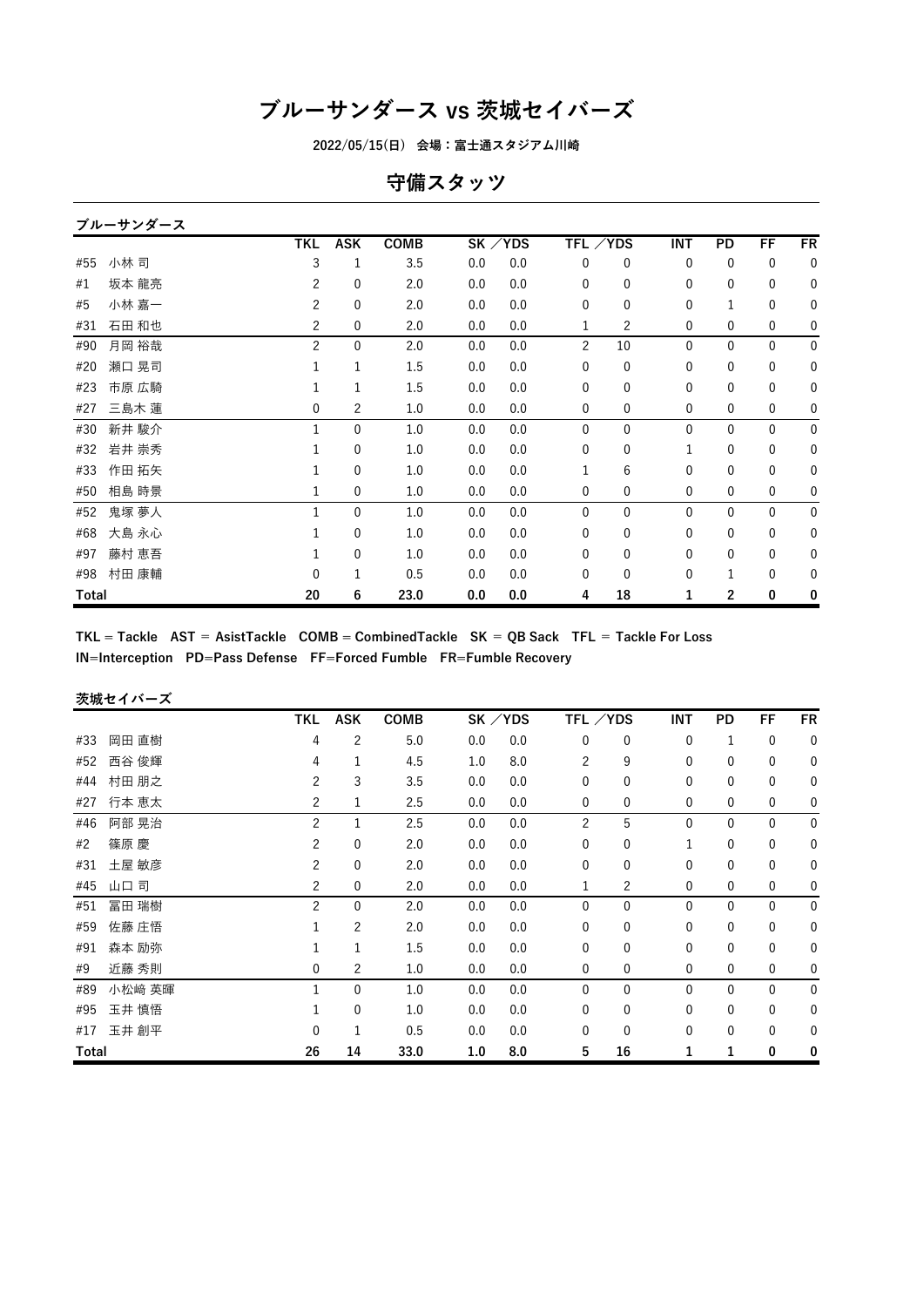**2022/05/15(日) 会場:富士通スタジアム川崎**

# **Play by Play First Quarter**

| <b>BS 25</b>          | <b>RUN</b>  | #21 由井 史朗 3yラン                                    |                  |              |                    |              |      |                     |       |                |
|-----------------------|-------------|---------------------------------------------------|------------------|--------------|--------------------|--------------|------|---------------------|-------|----------------|
| ブルーサンダース 12:00        |             |                                                   |                  |              |                    |              |      |                     |       |                |
| 2 & 7 - BS 28 M       | <b>RUN</b>  | #21 由井 史朗 14yラン                                   |                  |              |                    |              |      |                     |       | R1             |
| 1 & 10 - BS 42 M      | <b>PASS</b> | #11 小田 裕太 → #17 山田 信武 16yパス(#35 岡田 直樹)            |                  |              |                    |              |      |                     |       | P <sub>2</sub> |
| 1 & 10 - SV 42 M      | RUN         | #0 國府谷 嘉盛 7vラン                                    |                  |              |                    |              |      |                     |       |                |
| 2 & 3 - SV 35 M       | <b>PASS</b> | #11 小田 裕太 パス失敗                                    |                  |              |                    |              |      |                     |       |                |
| 3 & 3 - SV 35 M       | RUN         | #15 新井駿介 -3yラン(#46 阿部 晃治)                         |                  |              |                    |              |      |                     |       |                |
| 4 & 6 - SV 38 M       | <b>PUNT</b> | #17 山田 信武 パント,アウト・オブ・バウンズ                         |                  |              |                    |              |      |                     |       |                |
| 茨城セイバーズ 8:28          |             |                                                   |                  |              |                    |              |      |                     |       |                |
| 1 & 10 - SV 12 L      | <b>PASS</b> | #18 川崎 駿太朗 → #11 金城 和晃 7yパス(#24 新井 駿介)            |                  |              |                    |              |      |                     |       |                |
| 2 & 3 - SV 19 L       | <b>RUN</b>  | #29 石井 恭平 -4yラン(#90 月岡 裕哉)                        |                  |              |                    |              |      |                     |       |                |
| 3&7 - SV 15 L         | <b>PASS</b> | #18 川崎 駿太朗 → #87 二宮 寛 21yパス(#20 瀬口 晃司, #27 三島木 蓮) |                  |              |                    |              |      |                     |       | P1             |
| 1 & 10 - SV 36 R      | RUN         | 「TEAM】-6yラン(#90 月岡 裕哉)                            |                  |              |                    |              |      |                     |       |                |
| 2 & 16 - SV 30 M      | PASS        | #18 川崎 駿太朗 → #16 大塚 一憲 1yパス(#23 市原 広騎)            |                  |              |                    |              |      |                     |       |                |
| 3 & 15 - SV 31 L      | <b>PASS</b> | #18 川崎 駿太朗 パス失敗                                   |                  |              |                    |              |      |                     |       |                |
| 4 & 15 - SV 31 R      | <b>PUNT</b> | #46 阿部 晃治 パント …BS 23, #31 石田 和也 17yリターン           |                  |              |                    |              |      |                     |       |                |
| ブルーサンダース 4:49         |             |                                                   |                  |              |                    |              |      |                     |       |                |
| 1 & 10 - BS 40 R      | RUN         | #21 由井 史朗 6yラン(#44 村田 朋之, #9 近藤 秀則)               |                  |              |                    |              |      |                     |       |                |
| 2 & 4 - BS 46 R       | RUN         | #21 由井 史朗 8yラン(#70 行本 恵太)                         |                  |              |                    |              |      |                     |       | R <sub>3</sub> |
| 1 & 10 - SV 46 L      | <b>PASS</b> | #7 大澤 宗一郎 → #18 原 和也 8yパス(#59 佐藤 庄悟)              |                  |              |                    |              |      |                     |       |                |
| 2 & 2 - SV 38 L       | <b>RUN</b>  | #0 國府谷 嘉盛 5yラン(#91 森本 励弥)                         |                  |              |                    |              |      |                     |       | R <sub>4</sub> |
| 1 & 10 - SV 33 L      | RUN         | #7 大澤宗一郎 5yラン(#69 玉井慎悟)                           |                  |              |                    |              |      |                     |       |                |
| 2 & 5 - SV 28 L       | RUN         | #15 新井駿介 4yラン(#91 森本 励弥, #44 村田 朋之)               |                  |              |                    |              |      |                     |       |                |
| 3 & 1 - SV 24 L       | RUN         | #21 由井 史朗 8yラン(#70 行本 恵太)                         |                  |              |                    |              |      |                     |       | R <sub>5</sub> |
| 1 & 10 - SV 16 L      | <b>RUN</b>  | #21 由井 史朗 2yラン(#9 近藤 秀則, #44 村田 朋之)               |                  |              |                    |              |      |                     |       |                |
| <b>END OF QUARTER</b> |             |                                                   |                  |              | <b>First Downs</b> |              |      | <b>Efficiencies</b> |       |                |
|                       |             | Score                                             | <b>Time Poss</b> | R            | $\mathsf{P}$       | X T          |      | 3Down               | 4Down |                |
| ブルーサンダース              |             | 0                                                 | 8:21             |              | $4 \quad 1$        | $\bf{0}$     | $-5$ | 1/2                 | 0/0   |                |
| 茨城セイバーズ               |             | 0                                                 | 3:39             | $\mathbf{0}$ | $\mathbf{1}$       | $\mathbf{0}$ | 1    | 1/2                 | 0/0   |                |
|                       |             |                                                   |                  |              |                    |              |      |                     |       |                |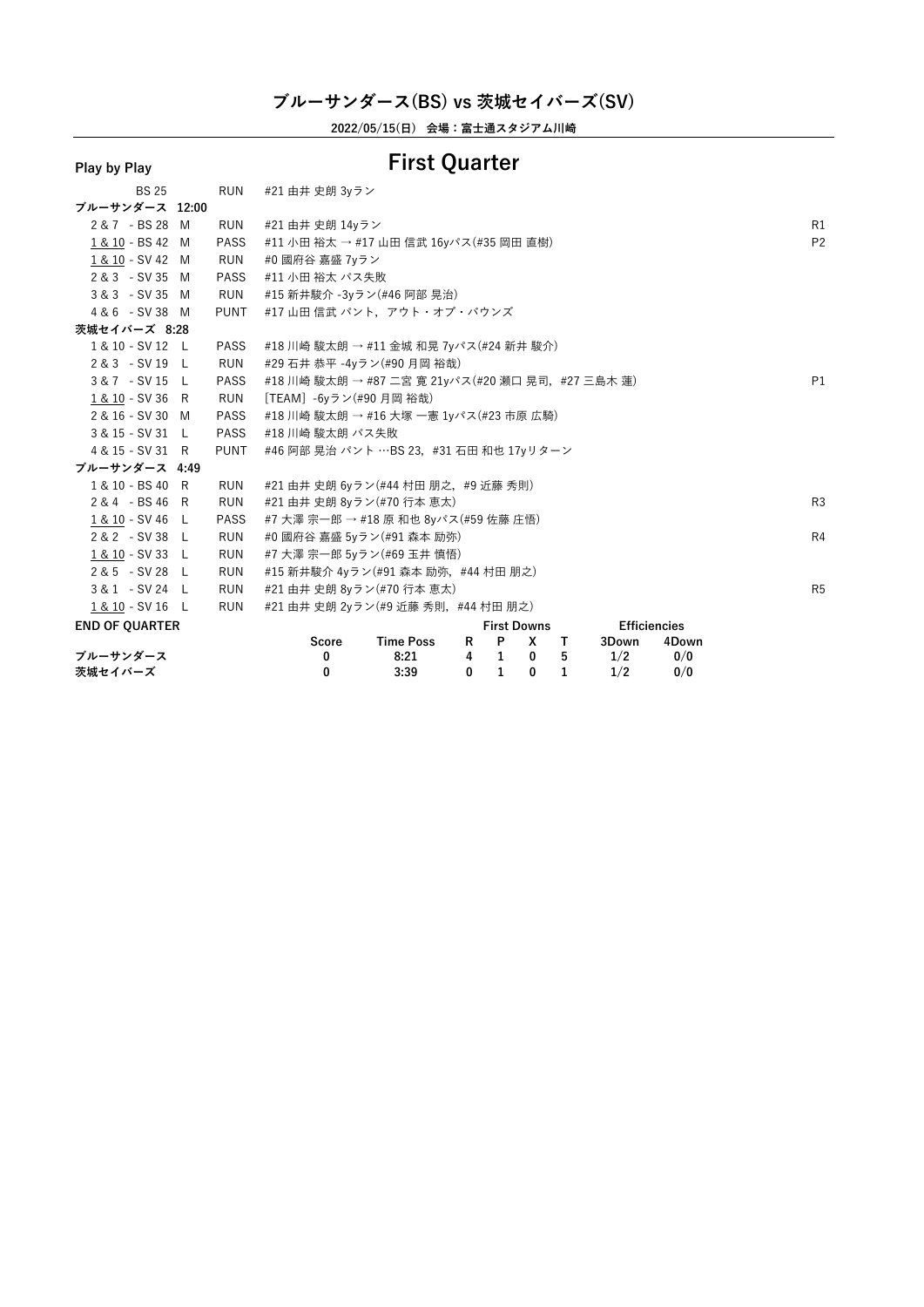| Play by Play                         |    |             | <b>Second Quarter</b>                                        |                |
|--------------------------------------|----|-------------|--------------------------------------------------------------|----------------|
| ブルーサンダース 12:00                       |    |             |                                                              |                |
| 2 & 8 - SV 14 M                      |    | RUN         | #0 國府谷 嘉盛 7yラン(#59 佐藤 庄悟,#35 岡田 直樹)                          |                |
| 3&1 - SV7                            | L. | <b>RUN</b>  | #7 大澤 宗一郎 7yラン, TOUCHDOWN                                    | R <sub>6</sub> |
|                                      |    |             | Extra Point, #17 山田 信武 キック(H/#21 由井 史朗), GOOD                |                |
|                                      |    |             | BS 7 SV 0, 10 plays, 60 yards, 0 penalty, 5:38 drive         |                |
| <b>BS 35</b>                         |    | Kick-off    | #80 綿引 靖人 キック …SV 10, #11 金城 和晃 20yリターン                      |                |
|                                      |    |             | +Penalty BS #23 オフサイド 5y 罰退                                  |                |
| 茨城セイバーズ 11:11                        |    |             |                                                              |                |
| 1 & 10 - SV 35 L                     |    | RUN         | #29 石井 恭平 2yラン(#52 鬼塚 夢人)                                    |                |
| 2 & 8 - SV 37 M                      |    | RUN         | #29 石井 恭平 2yラン(#5 小林 嘉一)                                     |                |
| 3 & 6 - SV 39 M                      |    | PASS        | #18 川崎 駿太朗 パス失敗                                              |                |
| 4 & 6 - SV 39 M                      |    | <b>PUNT</b> | #46 阿部 晃治 パント …BS 38, #1 坂本 龍亮 6yリターン                        |                |
| ブルーサンダース 9:14                        |    |             |                                                              |                |
| 1 & 10 - BS 44 M                     |    | PASS        | #11 小田 裕太 パス失敗                                               |                |
| 2 & 10 - BS 44 M                     |    | RUN         | #15 新井駿介 6yラン                                                |                |
| 3 & 4 - BS 50 M                      |    | PASS        | #11 小田 裕太 → #4 朝山 祐人 6yパス                                    | P <sub>7</sub> |
| 1 & 10 - SV 44 R                     |    | <b>RUN</b>  | #21 由井 史朗 -2yラン(#45 山口司)                                     |                |
| 2 & 12 - SV 46 L                     |    | PASS        | #11 小田 裕太 → #84 表谷 健斗 5yパス(#35 岡田 直樹)                        |                |
| 3 & 7 - SV 41 L                      |    | RUN         | #0 國府谷 嘉盛 0yラン(#56 西谷 俊輝)                                    |                |
| 4 & 7 - SV 41 L                      |    | <b>PUNT</b> | #80 綿引 靖人 パント, ボールデッド                                        |                |
| 茨城セイバーズ 5:48                         |    |             |                                                              |                |
| 1 & 10 - SV 4                        | R  | RUN         | #29 石井 恭平 7yラン(#97 藤村 恵吾)                                    |                |
| 2 & 3 - SV 11 R                      |    | PASS        | #18 川崎 駿太朗 パス失敗                                              |                |
| 3 & 3 - SV 11 R                      |    | PASS        | #18 川崎 駿太朗 → #4 星野 祐輝 15yパス(#55 小林 司)                        | P <sub>2</sub> |
| 1 & 10 - SV 26 R                     |    | PASS        | #18 川崎 駿太朗 → #16 大塚 一憲 4yパス(#20 瀬口 晃司)                       |                |
| 2 & 6 - SV 30 R                      |    | <b>PASS</b> | #18 川崎 駿太朗 パス失敗                                              |                |
| 3 & 6 - SV 30 R                      |    | PASS        | #18 川崎 駿太朗 → #89 小松﨑 英暉 7yパス(#1 坂本 龍亮)                       | P <sub>3</sub> |
| 1 & 10 - SV 37 L                     |    | <b>PASS</b> | #18 川崎 駿太朗 パス失敗                                              |                |
| 2 & 10 - SV 37 L                     |    | <b>RUN</b>  | #18 川崎 駿太朗 QBサック 0yロス(#40 矢澤 英大)- No Play                    |                |
|                                      |    |             | +Penalty BS #90 オフサイド 5y 罰退                                  |                |
| 2 & 5 - SV 42 L                      |    | <b>PASS</b> | #18 川崎 駿太朗 パス失敗                                              |                |
| 3 & 5 - SV 42 L                      |    | PASS        | #18 川崎 駿太朗 パス失敗                                              |                |
| 4 & 5 - SV 42 L                      |    | <b>PUNT</b> | #46 阿部 晃治 パント …BS 29, #31 石田 和也 5yリターン(#70 行本 恵太, #17 玉井 創平) |                |
| ブルーサンダース 2:19                        |    |             |                                                              |                |
| 1 & 10 - BS 34 R                     |    | <b>RUN</b>  | #7 大澤 宗一郎 QBサック -8yロス(#56 西谷 俊輝)                             |                |
|                                      |    |             | TIMEOUT ブルーサンダース1回目                                          |                |
| 2 & 18 - BS 26 R                     |    | <b>PASS</b> | #7 大澤 宗一郎 → #15 新井駿介 8yパス(#44 村田 朋之)                         |                |
| 3 & 10 - BS 34 R<br>4 & 10 - BS 34 R |    | PASS        | #7 大澤 宗一郎 パス失敗<br>#17 山田 信武 パント,アウト・オブ・バウンズ                  |                |
| 茨城セイバーズ 1:18                         |    | <b>PUNT</b> |                                                              |                |
| 1 & 10 - SV 32 L                     |    | PASS        | #8 三浦 健太郎 パス失敗                                               |                |
| 2 & 10 - SV 32 L                     |    | PASS        | #8 三浦 健太郎 → #89 小松﨑 英暉 27yパス                                 | P4             |
|                                      |    |             | TIMEOUT 茨城セイバーズ1回目                                           |                |
| 1 & 10 - BS 41 L                     |    | PASS        | #8 三浦 健太郎 パス失敗                                               |                |
| 2 & 10 - BS 41                       |    |             | +Penalty SV 交代違反 5y 罰退                                       |                |
| 2 & 15 - BS 46 L                     |    | RUN         | #29 石井 恭平 -3yラン                                              |                |
| 3 & 18 - BS 49 R                     |    | RUN         | #8 三浦 健太郎 17yラン                                              |                |
|                                      |    |             | TIMEOUT ブルーサンダース2回目                                          |                |
| 4 & 1 - BS 32 R                      |    | PASS        | #8 三浦 健太郎 パス失敗                                               |                |
| ブルーサンダース 0:18                        |    |             |                                                              |                |
| 1 & 10 - BS 32 L                     |    | PASS        | #11 小田 裕太 パス失敗                                               |                |
| 2 & 10 - BS 32 L                     |    | RUN         | #15 新井駿介 11yラン                                               | R8             |
|                                      |    |             |                                                              |                |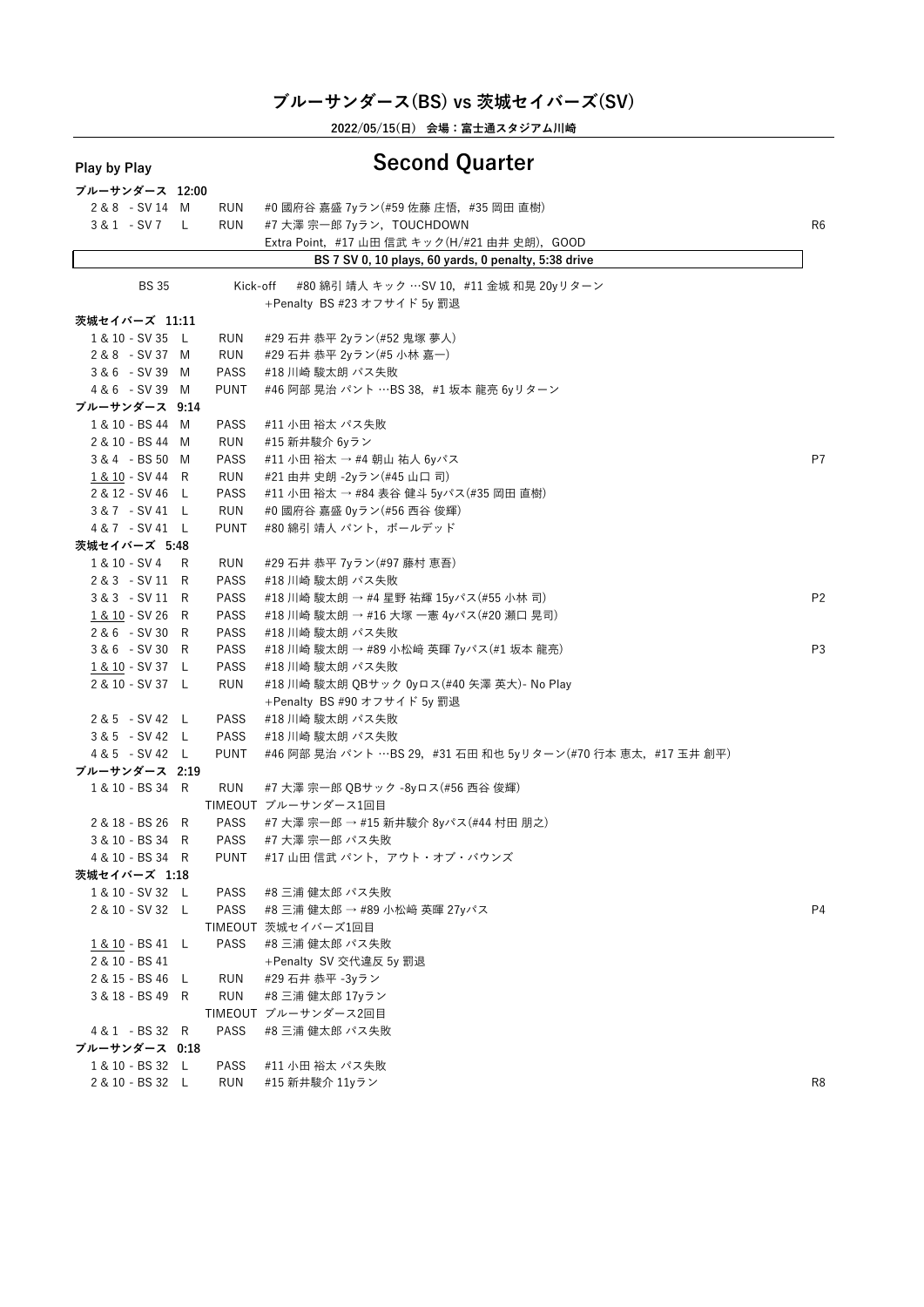| Play by Play          |       | <b>Second Quarter</b> |   |                    |                     |       |  |
|-----------------------|-------|-----------------------|---|--------------------|---------------------|-------|--|
| <b>END OF OUARTER</b> |       |                       |   | <b>First Downs</b> | <b>Efficiencies</b> |       |  |
|                       | Score | Time Poss             | R |                    | 3Down               | 4Down |  |
| ブルーサンダース              |       | 5:34                  |   |                    | 2/4                 | 0/0   |  |
| 茨城セイバーズ               | 0     | 6:26                  | 0 | $\Omega$           | 2/5                 | 0/1   |  |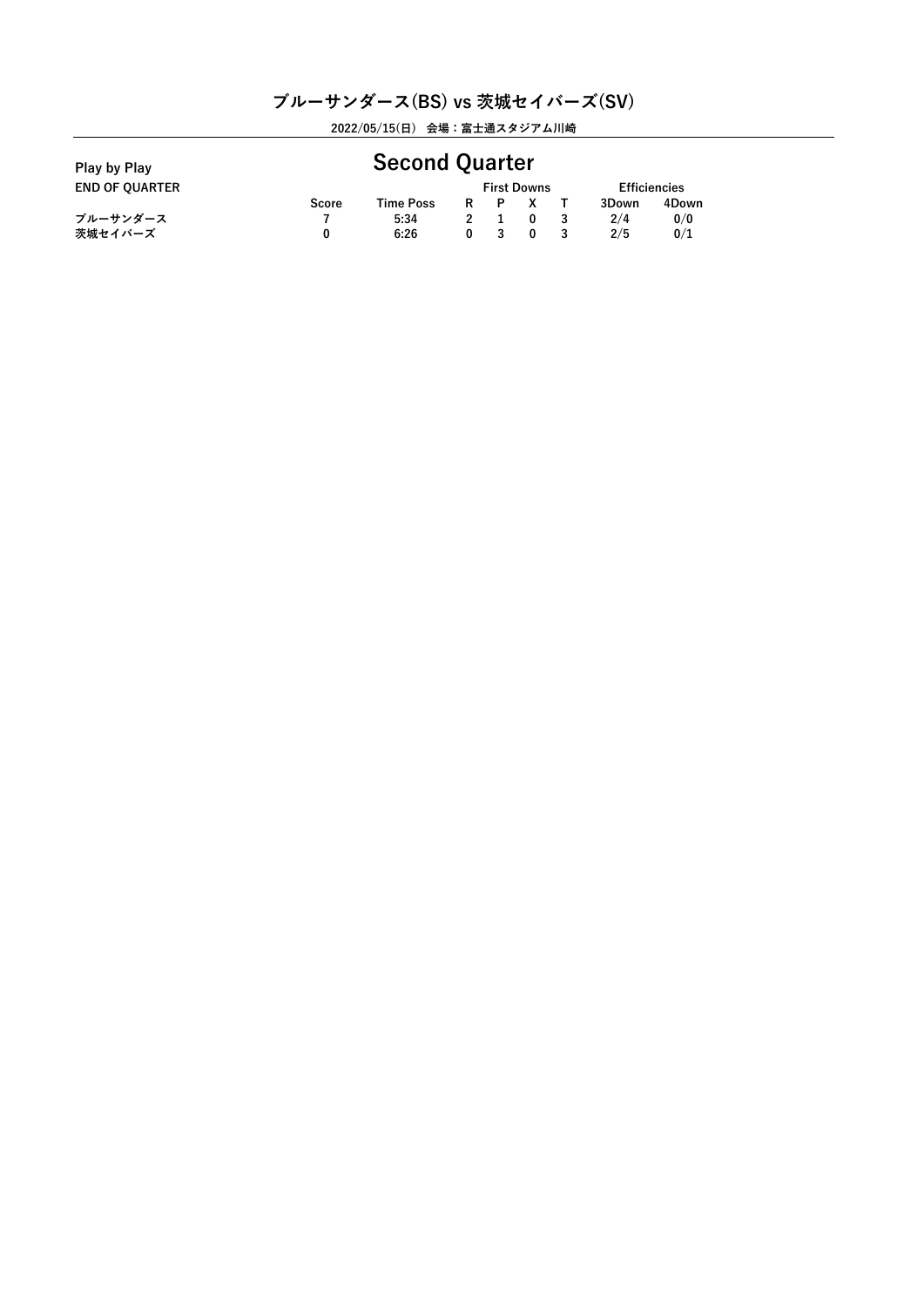| Play by Play                      |                    | <b>Third Quarter</b>                                              |                 |
|-----------------------------------|--------------------|-------------------------------------------------------------------|-----------------|
| <b>BS 35</b>                      |                    | #17 山田 信武 キック …SV 8, #11 金城 和晃 17yリターン<br>Kick-off                |                 |
| 茨城セイバーズ 12:00                     |                    |                                                                   |                 |
| 1 & 10 - SV 25 R                  | PASS               | #18 川崎 駿太朗 → #17 玉井 創平 5yパス(#23 市原 広騎,#55 小林 司)                   |                 |
| 2 & 5 - SV 30 L                   | <b>RUN</b>         | #29 石井 恭平 0yラン(#68 大島 永心)                                         |                 |
| 3 & 5 - SV 30 M                   | <b>PASS</b>        | #18 川崎 駿太朗 パス失敗                                                   |                 |
| 4 & 5 - SV 30 M                   | PUNT               | #46 阿部 晃治 パント …BS 45, #1 坂本 龍亮 フェアキャッチ                            |                 |
| ブルーサンダース 10:21                    |                    |                                                                   |                 |
| 1 & 10 - BS 45 M                  | PASS               | #11 小田 裕太 → #14 坂本 憲亮 4yパス(#31 土屋 敏彦)                             |                 |
| 2 & 6 - BS 49 M                   | RUN                | #21 由井 史朗 51yラン, TOUCHDOWN                                        | R9              |
|                                   |                    | Extra Point, #80 綿引 靖人 キック(H/#21 由井 史朗), GOOD                     |                 |
|                                   |                    | +Penalty BS ディレイ・オブ・ゲーム 5y 罰退                                     |                 |
|                                   |                    | BS 14 SV 0, 2 plays, 55 yards, 0 penalty, 0:50 drive              |                 |
| <b>BS 35</b>                      | Kick-off           | #80 綿引 靖人 キック …SV 8, #11 金城 和晃 18yリターン                            |                 |
| 茨城セイバーズ 9:31                      |                    |                                                                   |                 |
| 1 & 10 - SV 26 R                  | RUN                | #8 三浦 健太郎 -6yラン(#33 作田 拓矢)                                        |                 |
| 2 & 16 - SV 20 L                  | PASS               | #8 三浦 健太郎 パス失敗                                                    |                 |
| 3 & 16 - SV 20 L                  | PASS               | #8 三浦 健太郎 パス失敗                                                    |                 |
| 4 & 16 - SV 20 L                  | <b>PUNT</b>        | #46 阿部 晃治 パント, ボールデッド                                             |                 |
| ブルーサンダース 8:18                     |                    |                                                                   |                 |
| 1 & 10 - SV 43 R                  | PASS               | #11 小田 裕太 → #14 坂本 憲亮 8yパス                                        |                 |
|                                   |                    | +Penalty SV オフサイド (ディクライン)                                        |                 |
| 2 & 2 - SV 35 R                   | RUN                | #0 國府谷 嘉盛 5yラン(#44 村田 朋之)                                         | R <sub>10</sub> |
| 1 & 10 - SV 30 M                  | PASS               | #11 小田 裕太 → #14 坂本 憲亮 8yパス                                        |                 |
| 2 & 2 - SV 22 R                   | PASS               | #11 小田 裕太 → #14 坂本 憲亮 7yパス(#31 土屋 敏彦)                             | P11             |
| 1 & 10 - SV 15 R                  | <b>RUN</b>         | #21 由井 史朗 15yラン, TOUCHDOWN                                        | R <sub>12</sub> |
|                                   |                    | Extra Point,#17 山田 信武 キック(H/#21 由井 史朗),GOOD                       |                 |
|                                   |                    | BS 21 SV 0, 5 plays, 43 yards, 0 penalty, 2:05 drive              |                 |
| <b>BS 35</b><br>茨城セイバーズ 6:13      | Kick-off           | #17 山田 信武 キック …SV 4, #29 石井 恭平 24yリターン                            |                 |
| 1 & 10 - SV 28 R                  | PASS               | #18 川崎 駿太朗 → #87 二宮 寛 72yパス, TOUCHDOWN                            | P <sub>5</sub>  |
|                                   |                    | Extra Point, #77 金子 章彦 キック(H/#8 三浦 健太郎), #24 新井 駿介 BLOCK, No Good |                 |
|                                   |                    | BS 21 SV 6, 1 plays, 72 yards, 0 penalty, 0:20 drive              |                 |
|                                   |                    |                                                                   |                 |
| SV 35<br>ブルーサンダース 5:53            | Kick-off           | #46 阿部 晃治 キック …BS 13, #19 小城 16yリターン                              |                 |
| 1 & 10 - BS 29 L                  | RUN                | #0 國府谷 嘉盛 -2yラン(#56 西谷 俊輝,#46 阿部 晃治)                              |                 |
| 2 & 12 - BS 27 L                  | PASS               | #7 大澤 宗一郎 → #14 坂本 憲亮 6yパス(#35 岡田 直樹)                             |                 |
| 3 & 6 - BS 33 L                   | PASS               | #7 大澤 宗一郎 パス失敗- No Play                                           |                 |
|                                   |                    |                                                                   |                 |
| 1 & 10 - BS 48 L                  | RUN                | +Penalty SV #31 パスインターフェア 15y 罰退<br>#15 新井駿介 5yラン(#99 篠原 慶)       | X13             |
| 2&5 - SV47 M                      | RUN                | #21 由井 史朗 -1yラン(#56 西谷 俊輝)                                        |                 |
| 3&6 - SV 48 L                     | <b>PASS</b>        | #7 大澤 宗一郎 パス失敗, INTERCEPT #99 篠原 慶 …SV 35, 8yリターン                 |                 |
| 茨城セイバーズ 2:45                      |                    |                                                                   |                 |
| 1 & 10 - SV 43 L                  |                    | #29 石井 恭平 2yラン(#50 相島 時景)                                         |                 |
| 2&8 - SV45 L                      | RUN<br>RUN         | $[TEAM] -21y \bar{z}$                                             |                 |
|                                   | <b>PASS</b>        | #8 三浦 健太郎 パス失敗                                                    |                 |
| 3 & 29 - SV 24 M                  |                    | #46 阿部 晃治 パント …BS 30, #31 石田 和也 2yリターン                            |                 |
| 4 & 29 - SV 24 M                  | <b>PUNT</b>        |                                                                   |                 |
| ブルーサンダース 1:02<br>1 & 10 - BS 32 R |                    | #0 國府谷 嘉盛 9yラン                                                    |                 |
| 2&1 - BS 41 R                     | RUN                | #11 小田 裕太 パス失敗                                                    |                 |
| 3&1 - BS 41 R                     | PASS<br><b>RUN</b> | #15 新井駿介 4yラン(#59 佐藤 庄悟, #35 岡田 直樹)                               | <b>R14</b>      |
|                                   |                    |                                                                   |                 |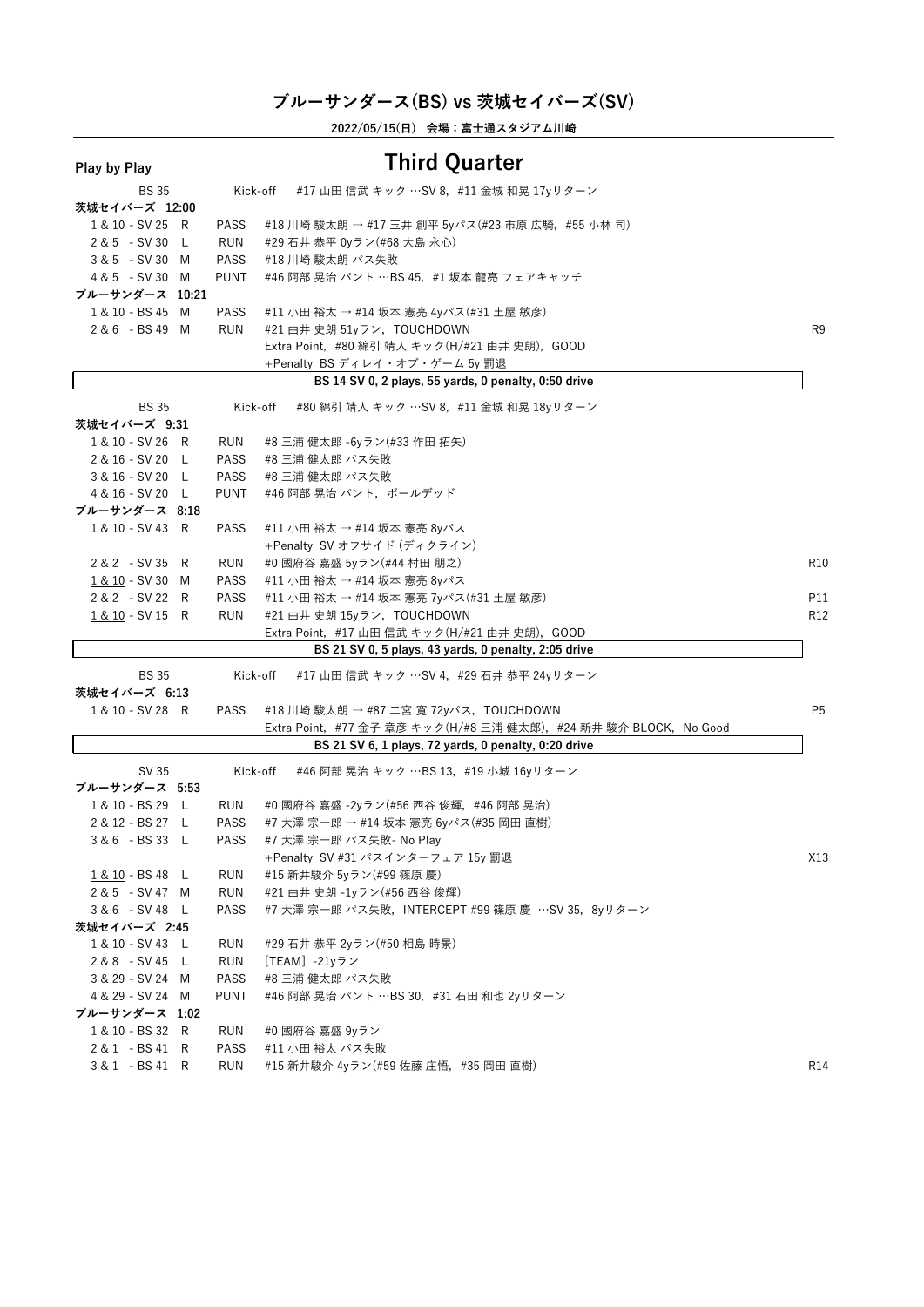| Play by Play          | <b>Third Quarter</b> |           |   |  |                    |   |                     |       |  |
|-----------------------|----------------------|-----------|---|--|--------------------|---|---------------------|-------|--|
| <b>END OF QUARTER</b> |                      |           |   |  | <b>First Downs</b> |   | <b>Efficiencies</b> |       |  |
|                       | Score                | Time Poss | R |  |                    |   | 3Down               | 4Down |  |
| ブルーサンダース              | 21                   | 7:05      | 4 |  |                    | 6 | 1/2                 | 0/0   |  |
| 茨城セイバーズ               | 6                    | 4:55      | 0 |  | $\Omega$           |   | 0/3                 | 0/0   |  |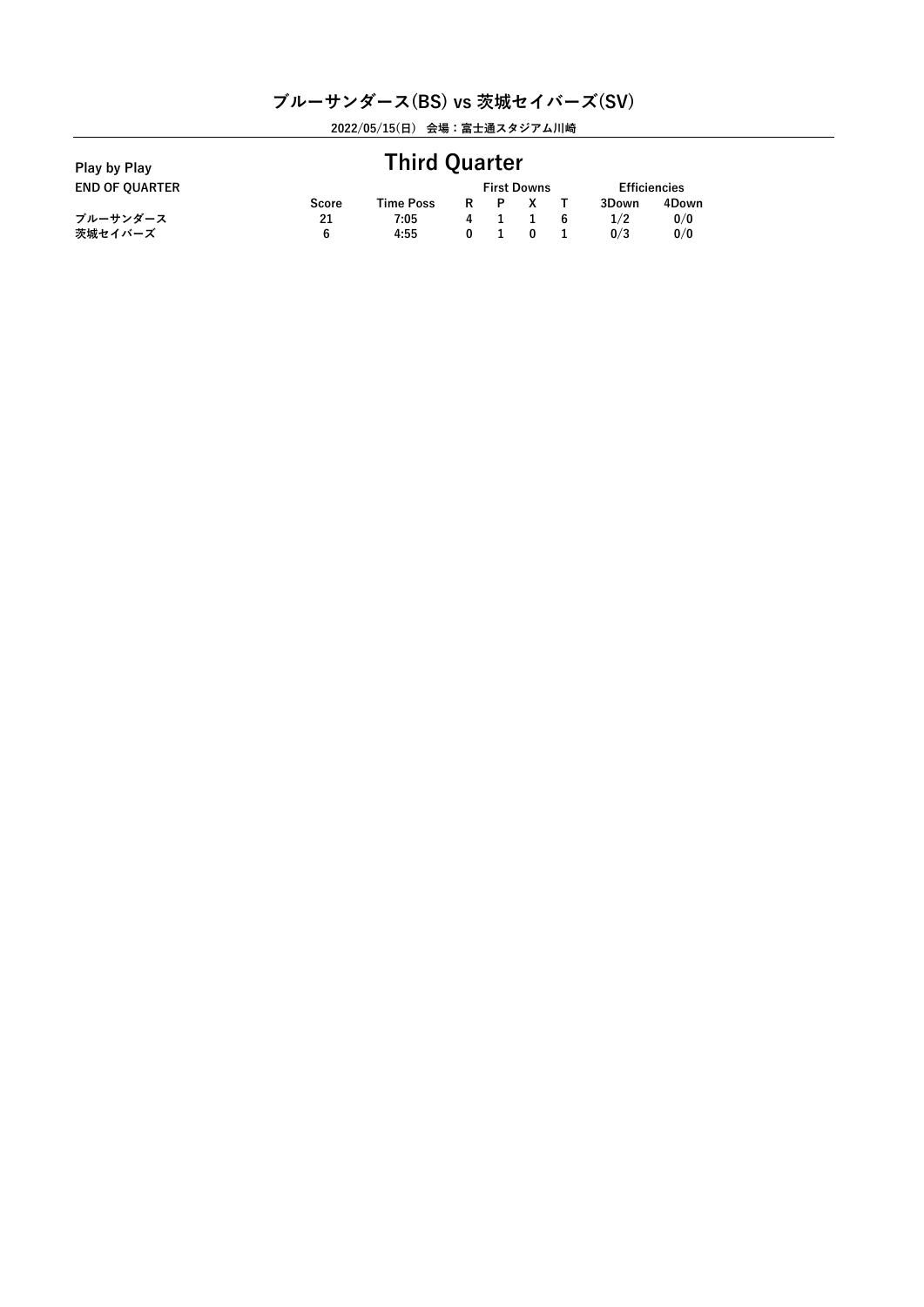**2022/05/15(日) 会場:富士通スタジアム川崎**

# **Play by Play Fourth Quarter**

| ブルーサンダース 12:00         |     |             |                                                                 |                 |
|------------------------|-----|-------------|-----------------------------------------------------------------|-----------------|
| 1 & 10 - BS 45 L       |     | RUN         | #15 新井駿介 17yラン(#35 岡田 直樹)                                       | R <sub>15</sub> |
| 1 & 10 - SV 38 L       |     | PASS        | #11 小田 裕太 パス失敗                                                  |                 |
| 2 & 10 - SV 38 L       |     | <b>RUN</b>  | #0 國府谷 嘉盛 2yラン(#73 冨田 瑞樹)                                       |                 |
| 3 & 8 - SV 36 L        |     | <b>PASS</b> | #11 小田 裕太 パス失敗                                                  |                 |
| 4 & 8 - SV 36 L        |     | <b>PUNT</b> | #80 綿引 靖人 パント,アウト・オブ・バウンズ                                       |                 |
| 茨城セイバーズ 10:08          |     |             |                                                                 |                 |
| 1 & 10 - SV 3          | R   | RUN         | #40 瀬川 将意 -2yラン(#31 石田 和也)                                      |                 |
| 2 & 12 - SV 1          | L.  | PASS        | #18 川崎 駿太朗 → #15 米内 健祐 4yパス(#31 石田 和也)                          |                 |
| $3 & 8 - SV 5$         | L.  | RUN         | #29 石井 恭平 6yラン(#32 岩井 崇秀)                                       |                 |
| 4 & 2 - SV 11 M        |     | PUNT        | #46 阿部 晃治 パント …SV 49,#31 石田 和也 19yリターン                          |                 |
| ブルーサンダース 8:01          |     |             |                                                                 |                 |
| 1 & 10 - SV 30 R       |     | RUN         | #15 新井駿介 -2yラン(#46 阿部 晃治)                                       |                 |
| 2 & 12 - SV 32 L       |     | <b>RUN</b>  | #15 新井駿介 7yラン                                                   |                 |
| $3 & 5 - SV 25$        |     |             | +Penalty BS #24 交代違反 5y 罰退                                      |                 |
| 3 & 10 - SV 30 L       |     | PASS        | #7 大澤 宗一郎 → #4 朝山 祐人 21yパス                                      | P16             |
| <u>1&amp; G</u> - SV 9 | L.  | RUN         | #21 由井 史朗 8yラン(#99 篠原 慶)                                        |                 |
| 2 & G - SV 1           | - L | <b>RUN</b>  | #0 國府谷 嘉盛 1yラン, TOUCHDOWN                                       |                 |
|                        |     |             | Extra Point, #80 綿引 靖人 キック(H/#21 由井 史朗), GOOD                   |                 |
|                        |     |             | +Penalty SV ホールディング (ディクライン)                                    |                 |
|                        |     |             | BS 28 SV 6, 5 plays, 35 yards, 1 penalty, 2:57 drive            |                 |
|                        |     |             |                                                                 |                 |
| BS 35                  |     |             | Kick-off #80 綿引 靖人 キック …SV 11,#29 石井 恭平 13yリターン                 |                 |
| 茨城セイバーズ 5:04           |     |             |                                                                 |                 |
| 1 & 10 - SV 24 M       |     | RUN         | #8 三浦 健太郎 9yラン(#5 小林 嘉一)                                        |                 |
| 2 & 1 - SV 33 R        |     | <b>RUN</b>  | #8 三浦 健太郎 8yラン(#98 村田 康輔, #27 三島木 蓮)                            | R <sub>6</sub>  |
| 1 & 10 - SV 41 M       |     | <b>PASS</b> | #8 三浦 健太郎 パス失敗                                                  |                 |
| 2 & 10 - SV 41 M       |     | RUN         | #29 石井 恭平 3yラン(#55 小林 司)                                        |                 |
| 3&7 - SV 44 M          |     | PASS        | #8 三浦 健太郎 → #15 米内 健祐 3yパス(#55 小林 司)                            |                 |
| 4&4 - SV47 L           |     | <b>PUNT</b> | #46 阿部 晃治 パント …BS 16, #31 石田 和也 0yリターン                          |                 |
| ブルーサンダース 2:03          |     |             |                                                                 |                 |
| 1 & 10 - BS 16 M       |     | RUN         | #15 新井駿介 6yラン(#45 山口 司)                                         |                 |
| 2 & 4 - BS 22 M        |     | PASS        | #11 小田 裕太 → #84 表谷 健斗 4yパス                                      | P17             |
| 1 & 10 - BS 26 R       |     | PASS        | #11 小田 裕太 → #84 表谷 健斗 33yパス                                     | P18             |
| 1 & 10 - SV 41 R       |     | RUN         | #21 由井 史朗 2yラン(#56 西谷 俊輝)                                       |                 |
|                        |     |             | TIMEOUT ブルーサンダース1回目                                             |                 |
| 2 & 8 - SV 39 R        |     | <b>PASS</b> | #11 小田 裕太 → #0 國府谷 嘉盛 14yパス                                     | P <sub>19</sub> |
| 1 & 10 - SV 25 R       |     | RUN         | #0 國府谷 嘉盛 8yラン(#73 冨田 瑞樹)                                       |                 |
|                        |     |             | TIMEOUT ブルーサンダース2回目                                             |                 |
| 2 & 2 - SV 17 R        |     | <b>PASS</b> | #11 小田 裕太 → #19 小城 17yパス,TOUCHDOWN                              | P20             |
|                        |     |             | Extra Point,#17 山田 信武 キック(H/#21 由井 史朗),No Good                  |                 |
|                        |     |             | BS 34 SV 6, 7 plays, 84 yards, 0 penalty, 1:29 drive            |                 |
| <b>BS 35</b>           |     | Kick-off    | #17 山田 信武 キック …SV 15,#29 石井 恭平 18yリターン(#1 坂本 龍亮)                |                 |
| 茨城セイバーズ 0:34           |     |             |                                                                 |                 |
| 1 & 10 - SV 33 R       |     | PASS        | #18 川崎 駿太朗 パス失敗                                                 |                 |
|                        |     |             | +Penalty BS パスインターフェア 14y 罰退                                    | X7              |
| 1 & 10 - SV 47 R       |     | PASS        | #18 川崎 駿太朗 パス失敗,INTERCEPT #32 岩井 崇秀 …BS 25,7yリターン               |                 |
|                        |     |             | +Penalty SV 不正なフォーメーション (ディクライン)                                |                 |
| ブルーサンダース 0:10          |     |             |                                                                 |                 |
| 1 & 10 - BS 32 M       |     | RUN         | ニーダウン -5v                                                       |                 |
| <b>END OF QUARTER</b>  |     |             | <b>First Downs</b><br><b>Efficiencies</b>                       |                 |
|                        |     |             | <b>Time Poss</b><br>P<br>4Down<br>Score<br>R<br>x<br>Т<br>3Down |                 |
| ブルーサンダース               |     |             | 6:28<br>5<br>0<br>1/2<br>0/0<br>34<br>1<br>6                    |                 |
| 茨城セイバーズ                |     |             | 0<br>1<br>$\overline{2}$<br>0/2<br>6<br>5:32<br>1<br>0/0        |                 |
|                        |     |             |                                                                 |                 |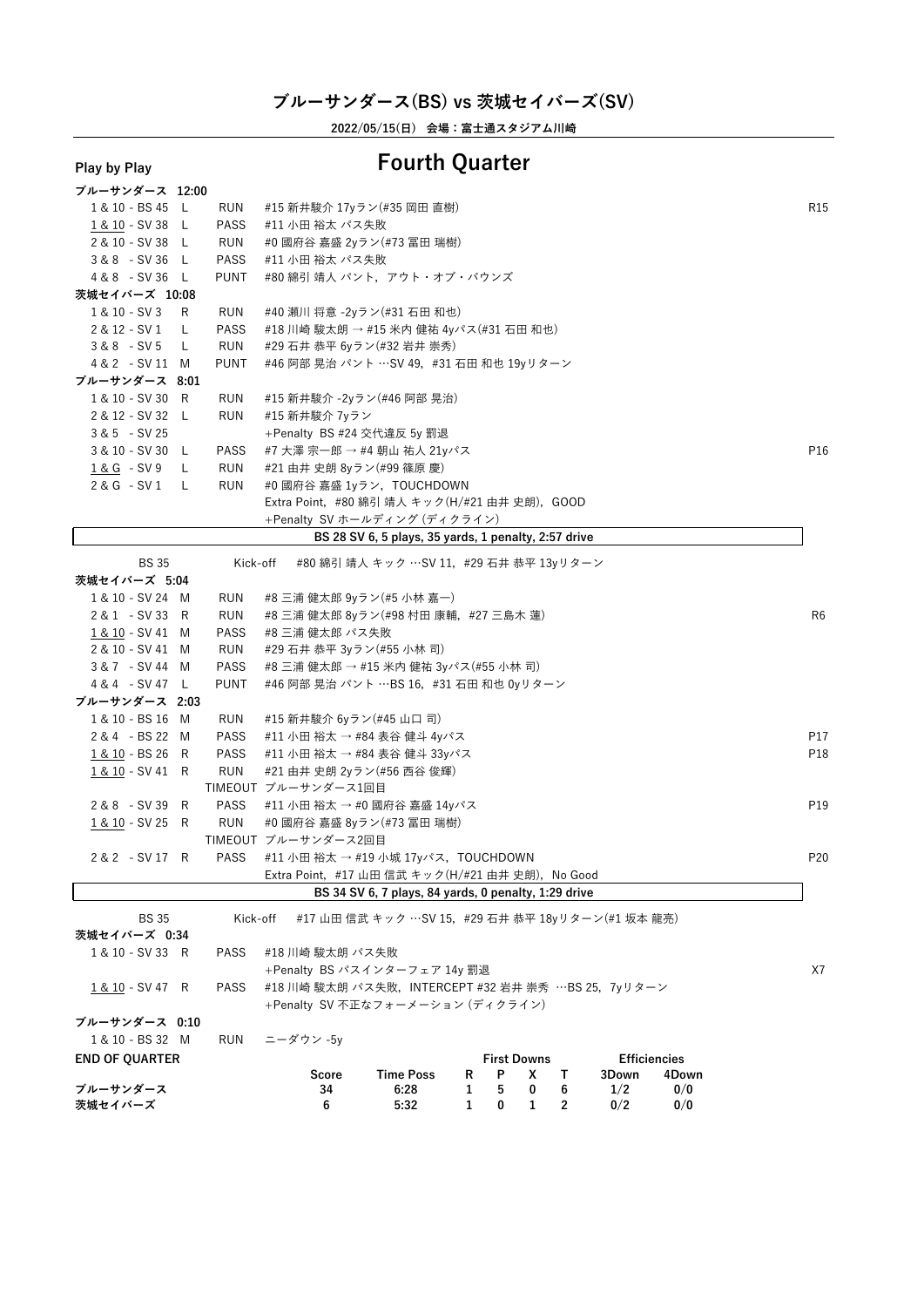**2022/05/15(日) 会場:富士通スタジアム川崎**

# **Lineups**

|              | ブルーサンダース     |              | 茨城セイバーズ       |
|--------------|--------------|--------------|---------------|
| Offense      | Defense      | Offense      | Defense       |
| #56 OL 岩崎 凌汰 | #68 DL 大島 永心 | #66DL 齋藤 達矢  | #66 DL 齋藤 達矢  |
| #57 OL 杉本 優  | #50 DL 相島 時景 | #720L 横田 貴大  | #50 OL 稲葉 和則  |
| #61 OL 村田 航平 | #90 DL 月岡 裕哉 | #610L 根本 大輔  | #56 DL 西谷 俊輝  |
| #70 OL 濱澤 昌志 | #33 LB 作田 拓矢 | #530L 小室 尚隆  | #46 LB/ 阿部 晃治 |
| #78 OL 笹本 佳祐 | #55 LB 小林司   | #740L 石川 卓哉  | #45 RB 山口 司   |
| #21 RB 由井 史朗 | #5 DB 小林 嘉一  | #89TE 小松崎 英暉 | #9 LB 近藤 秀則   |
| #89 TE 北河 直也 | #20 DB 瀬口 晃司 | #15 WR 米内 健祐 | #24 DB 石川 晋伍  |
| #4 WR 朝山 祐人  | #24 DB 新井 駿介 | #11 WR 金城 和晃 | #31 DB 土屋 敏彦  |
| #14 WR 坂本 憲亮 | #32 DB 岩井 崇秀 | #87WR 二宮 寛   | #35 DB 岡田 直樹  |
| #17 WR 山田 信武 | #23 DB 市原 広騎 | #40RB 瀬川 将意  | #99 WR,篠原 慶   |
| #11 OB 小田 裕太 | #27 DB 三島木 蓮 | #180B 川崎 駿太朗 | #7 DB 湯田 知昴   |
|              |              | #46LB/ 阿部 晃治 | #46 LB/ 阿部 晃治 |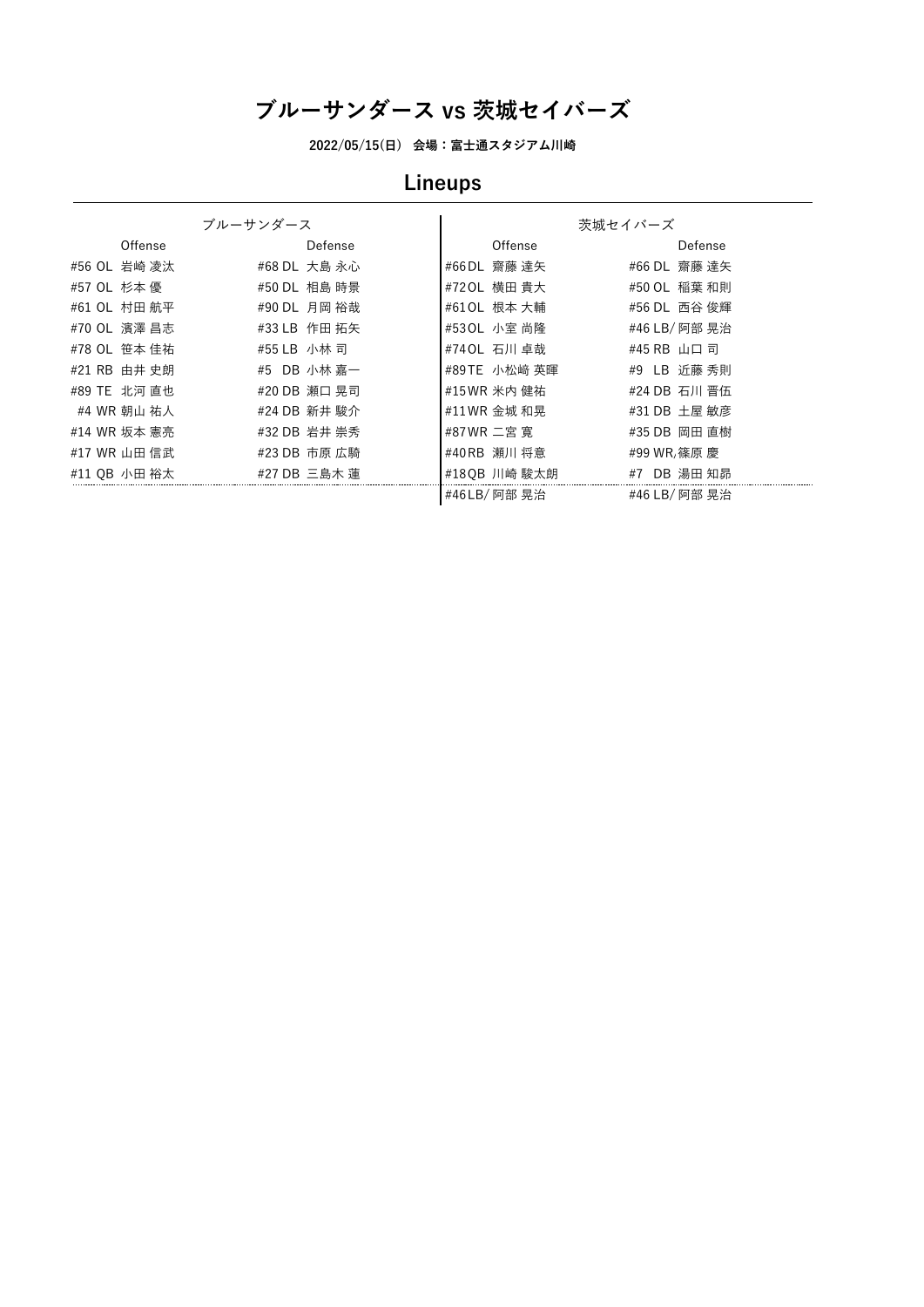### 場選手確認書

大会本部<br>確認者名

正 赤木 龍一郎

有

AEDの有無

副

コイントス参加者 最大 4名

番号 氏名

 $10$ 

★大会本部へ試合開始予定時間の90分前迄に、5部提出してください。<br>1. 選手登録の内容を正確に転記し、変更がある場合は朱書きにて明示すること。<br>2. 所属するディビジョンの運営基準に基づき、N/Aへ試合不参加選手を✔で記載する

澤田佑輔

| ブルーサンダース<br>$F - 44$ : |          |                                |        |           |            |            | <b>VS</b>       |       |              |           | セイバーズ      |      |          |  |  |
|------------------------|----------|--------------------------------|--------|-----------|------------|------------|-----------------|-------|--------------|-----------|------------|------|----------|--|--|
|                        | 試合日(西暦): |                                |        |           | 2022年5月15日 |            |                 |       | 試合会場:        |           | 富士通スタジアム川崎 |      |          |  |  |
| NO.D                   | No(2)    |                                | N/A 備考 | Pos.      | 氏名         | ふりがな       | NO <sub>3</sub> | No(2) | N/A          | 備考        | Pos.       | 氏名   | ふりがな     |  |  |
| $\circ$                |          | こうのやよしもり<br><b>RB</b><br>國府谷嘉盛 |        | 50        |            |            |                 | DL    | 相島時景         | あいじましぎょん  |            |      |          |  |  |
| $\mathbf{1}$           |          |                                |        | DB        | 坂本龍亮       | さかもとりゅうすけ  | 52              |       |              | ☆         | DL         | 鬼塚夢人 | おにづかゆめと  |  |  |
| $\overline{2}$         |          |                                |        | <b>WR</b> | 阪本真一朗      | さかもとしんいちろう | 54              |       |              |           | LB         | 坂井洋介 | さかいようすけ  |  |  |
| 3                      |          |                                |        | <b>DL</b> | 渡邊裕        | わたなべゆう     | 55              |       |              |           | <b>LB</b>  | 小林司  | こばやしつかさ  |  |  |
| 4                      |          |                                |        | WR        | 朝山祐人       | あさやまゆうと    | 56              |       |              |           | OL         | 岩崎凌汰 | いわさきりょうた |  |  |
| 5                      |          |                                |        | LB        | 小林嘉一       | こばやしかいち    | 57              |       |              |           | <b>OL</b>  | 杉本優  | すぎもとゆう   |  |  |
| 6                      |          |                                |        | DL        | 稲岡弘行       | いなおかひろゆき   | 61              |       |              |           | <b>OL</b>  | 村田航平 | むらたこうへい  |  |  |
| $\tau$                 |          |                                |        | QΒ        | 大澤宗一郎      | おおさわそういちろう | 68              |       |              |           | DL.        | 大島永心 | おおしまえいしん |  |  |
| 8                      |          |                                |        | <b>LB</b> | 小泉圭        | こいずみけい     | 70              |       |              | v         | <b>OL</b>  | 濱澤昌志 | はまざわまさし  |  |  |
| 9                      |          |                                |        | DB        | 豊谷秀輝       | とよたにひでき    | 73              |       |              |           | OL         | 森本考紀 | もりもとたかのり |  |  |
| 10                     |          |                                | C      | <b>RB</b> | 澤田佑輔       | さわだゆうすけ    | 78              |       |              | ☆         | <b>OL</b>  | 笹本佳祐 | ささもとけいすけ |  |  |
| 11                     |          |                                |        | QB        | 小田裕太       | おだゆうた      | 79              |       |              | ☆         | OL         | 福田和也 | ふくだかずや   |  |  |
| 13                     |          |                                | ☆      | QB        | 高田駿        | たかだしゅん     | 80              |       |              |           | к          | 綿引靖人 | わたひきやすひと |  |  |
| 14                     |          |                                |        | <b>WR</b> | 坂本憲亮       | さかもとけんすけ   | 81              |       |              | ☆         | WR         | 冨岡航  | とみおかわたる  |  |  |
| 15                     |          |                                | ☆      | <b>RB</b> | 新井駿介       | あらいしゅんすけ   | 84              |       |              |           | WR         | 表谷健斗 | おもてやけんと  |  |  |
| 16                     |          |                                |        | WR        | 田中慎太郎      | たなかしんたろう   | 89              |       |              |           | TE         | 北河直也 | きたがわなおや  |  |  |
| 17                     |          |                                | ☆      | WR        | 山田信武       | やまだのぶたけ    | 90              |       |              |           | DL         | 月岡裕哉 | つきおかひろや  |  |  |
| 18                     |          |                                |        | TE        | 原和也        | はらかずや      | 91              |       |              |           | DL         | 新津秀樹 | にいつひでき   |  |  |
| 19                     |          |                                | ☆      | WR        | 小城拓也       | こしろたくや     | 97              |       |              |           | DL         | 藤村恵吾 | ふじむらけいご  |  |  |
| 20                     |          |                                |        | DB        | 瀬口晃司       | せぐちこうじ     | 98              |       |              |           | LB         | 村田康輔 | むらたこうすけ  |  |  |
| 21                     |          |                                |        | <b>RB</b> | 由井史朗       | ゆいふみあき     | 99              |       | $\checkmark$ |           | P          | 糟谷健  | かすやけん    |  |  |
| 23                     |          |                                | ν      | DB        | 市原広騎       | いちはらひろき    |                 |       |              |           |            |      |          |  |  |
| 27                     |          |                                | ☆      | DB        | 三島木蓮       | みしまぎれん     |                 |       |              |           |            |      |          |  |  |
| 29                     |          |                                | ☆      | LB        | 沖勇志        | おきゆうじ      |                 |       |              |           |            |      |          |  |  |
| 30                     |          |                                | ☆      | DB        | 田代顕大       | たしろけんと     |                 |       |              |           |            |      |          |  |  |
| 31                     |          |                                |        | <b>DB</b> | 石田和也       | いしだかずや     |                 |       |              |           |            |      |          |  |  |
| 32                     |          |                                |        | DB        | 岩井崇秀       | いわいたかひで    |                 |       |              |           |            |      |          |  |  |
| 33                     |          |                                |        | LB        | 作田拓矢       | さくたたくや     |                 |       |              |           |            |      |          |  |  |
| 36                     |          |                                | ☆      | <b>RB</b> | 小泉壮史       | こいずみそうし    |                 |       |              |           |            |      |          |  |  |
| 38                     |          | √                              | ☆      | <b>DB</b> | 黒沢昌矢       | くろさわまさや    |                 |       |              |           |            |      |          |  |  |
| 40                     |          |                                |        | <b>DB</b> | 矢澤英大       | やざわひではる    |                 |       |              |           |            |      |          |  |  |
| 41                     |          |                                |        | DB        | 齋藤亘        | さいとうわたる    |                 |       |              | 本日の出場選手数: |            | 52 名 |          |  |  |
| 44                     |          |                                |        | LB        | 小林章郎       | こばやしあきお    |                 |       |              |           |            |      |          |  |  |
| 45                     |          | τ/                             |        | <b>RB</b> | 副島秀樹       | そえじまひでき    |                 |       |              | チーム代表者    |            |      | 小町 均     |  |  |
| 47                     |          |                                |        | LВ        | 藤島瑛大       | ふじしまえいた    |                 |       |              |           |            |      |          |  |  |